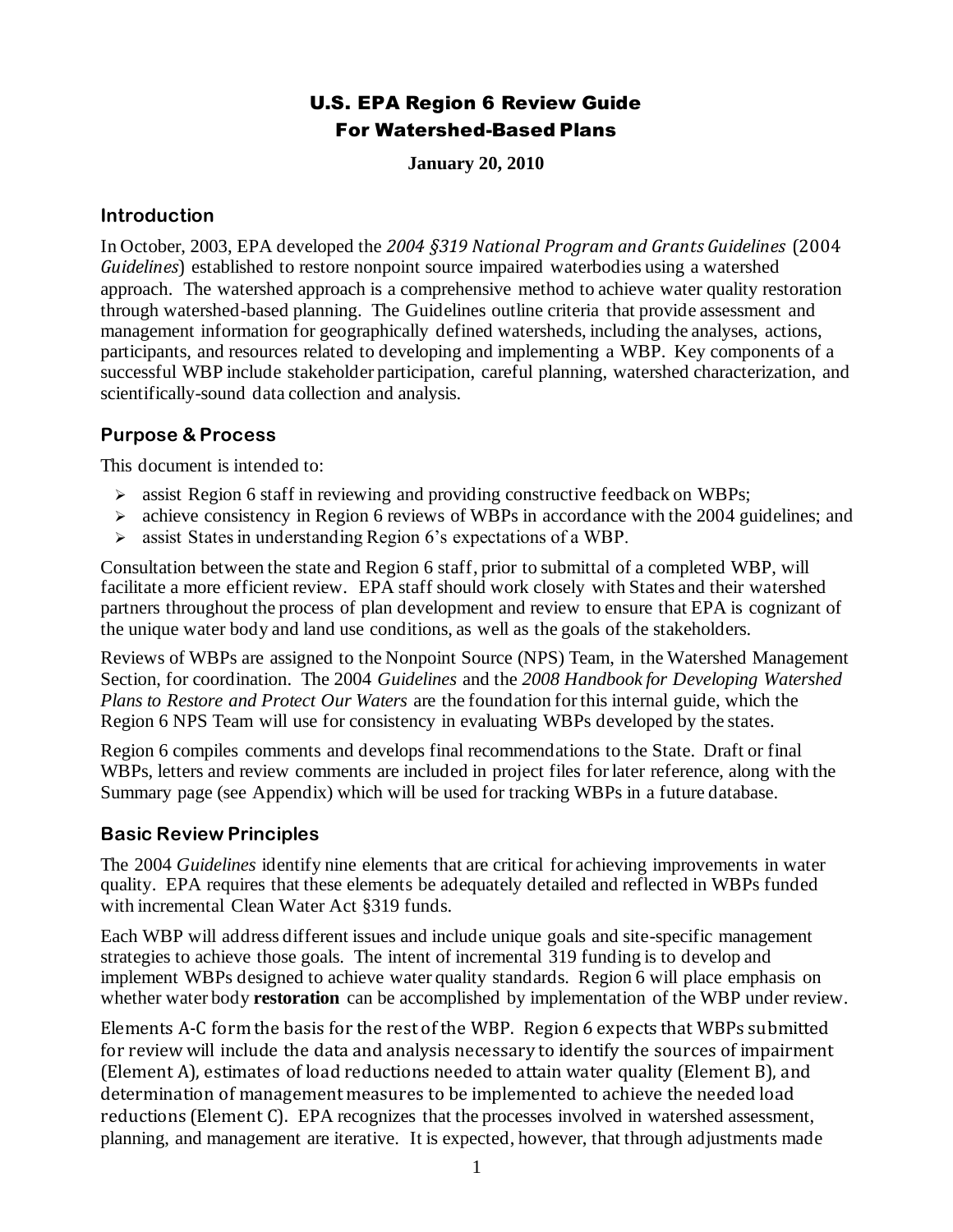during the management cycles, water quality improvements can be documented and continuous progress toward attaining water quality standards can be achieved. WBPs should demonstrate a clear commitment to adaptive management that will update and strengthen the plan over time as better information becomes available.

Various approaches and methods, including voluntary and potentially enforceable measures, may be necessary to achieve the needed load reductions, and ultimately restoration.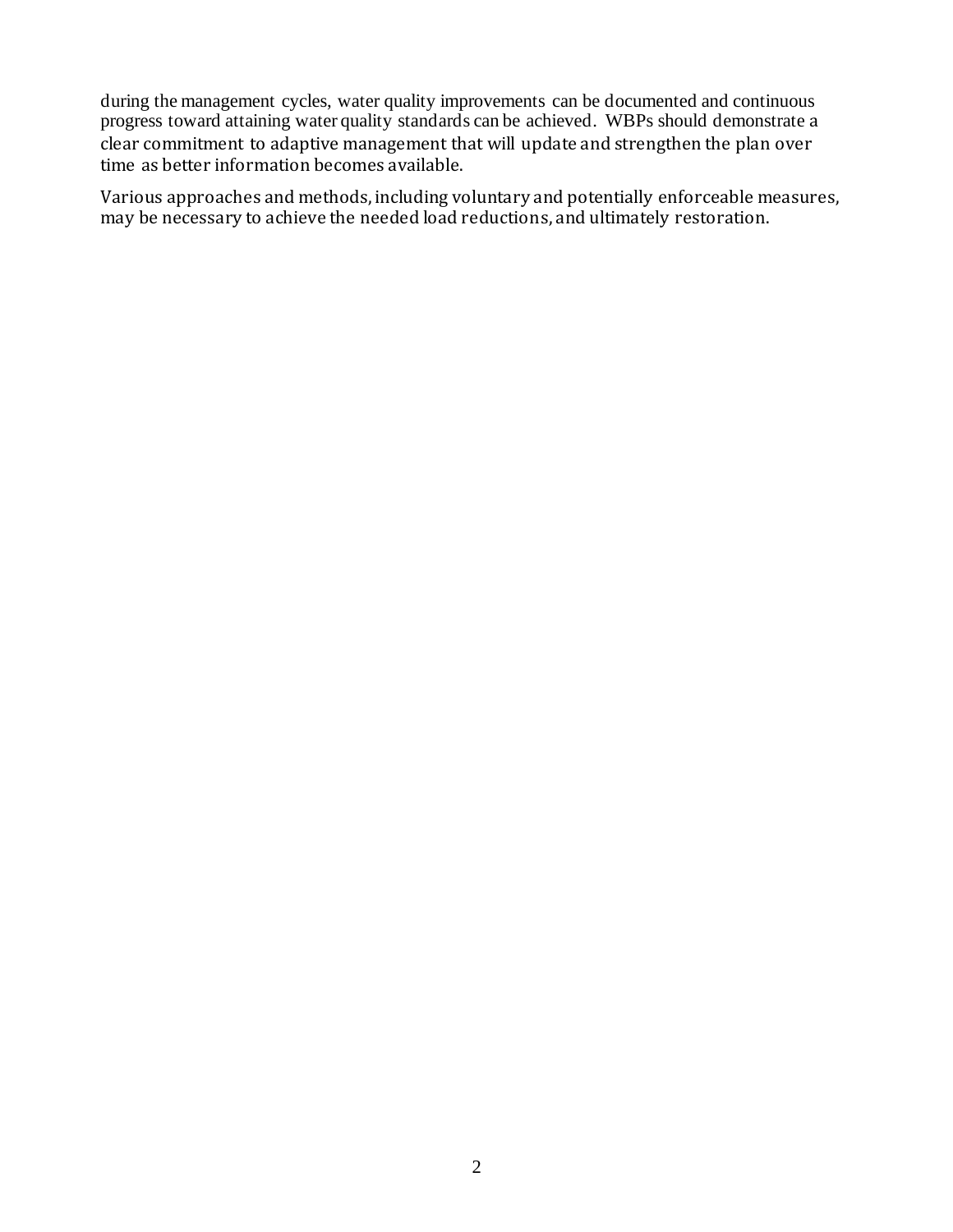### *Element A*

*An identification of the causes and sources or groups of similar sources that will need to be controlled to achieve the load reductions estimated in this watershed based plan (and to achieve any other watershed goals identified in the watershed based plan), as discussed in item (b) immediately below. Sources that need to be controlled should be identified at the significant subcategory level with estimates of the extent to which they are present in the watershed (e.g., including a rough estimate of the number of cattle per facility; Y acres of row crops needing improved nutrient management or sediment control; or Z linear miles of eroded stream-bank needing remediation).*

Element A serves as the cornerstone for the logical development of the remaining eight elements. Good sampling data collected through an appropriate water quality monitoring program, field surveys, and land-use characterization, are necessary to identify and quantify the sources of pollution. The data serve as a baseline from which to determine whether water quality goals have been met. Sufficient time and funds should be allocated to develop good information and data before moving forward to developing element B.

A. Causes/Sources of Pollution Identified

Causes/sources of pollution that need to be controlled to meet watershed goals should be identified.

- a. Are sources of pollution identified, mapped and described? Are causes identified?
- b. Are loads from identified sources quantified?
- c. Are there any sub-watershed areas? If so, are the sources broken down to the sub-watershed level?
- d. Are data sources, estimates and assumptions sufficient, cited and verifiable?
- e. Are existing data gaps identified? Is there a plan to address data gaps? Are data gaps significant enough to delay implementation?

## *Element B*

*An estimate of the load reductions expected for the management measures described under paragraph (c) below (recognizing the natural variability and the difficulty in precisely predicting the performance of management measures over time). Estimates should be provided at the same level as in item (a) above (e.g., the total load reduction expected for row crops; eroded streambanks, etc.).*

Numerous models are available to determine which BMPs are more appropriate for reducing pollutant loads and to aid in selecting locations most likely to achieve greatest load reductions. All models have limitations, but the utility of models is optimized when good data are used. Sufficient allocation of time, resources and funding are necessary to achieve this element of the WBP before moving to Element C. The likelihood of achieving water quality improvements and standards attainment relies heavily on Element B.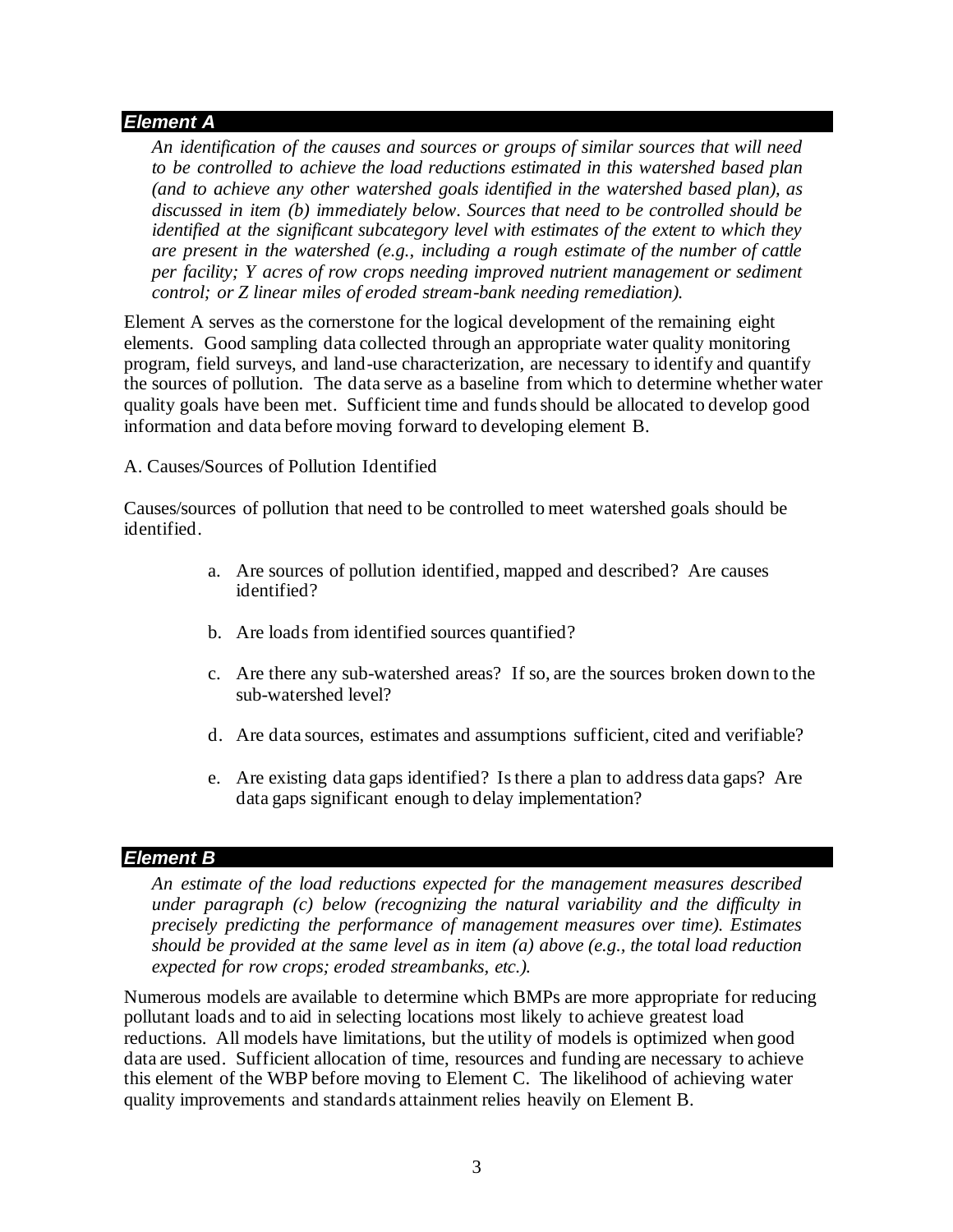- B. Expected Load Reductions for Solutions Identified
	- 1. Are expected load reductions analyzed to ensure water quality standards and/or other goals will be achieved?
	- 2. Are expected load reductions linked to a pollution cause/source identified in Element A?
	- 3. Is the complexity of modeling used appropriate for the watershed characteristics, the scale and complexity of the impairment, and the extent of water quality data identified in Element A?
	- 4. Is the basis of the load reduction effectiveness estimate(s) thoroughly explained?
	- 5. Are estimates, assumptions, and other data used in the analysis cited and verifiable?

## *Element C*

*A description of the NPS management measures that will be implemented to achieve the load reductions estimated under paragraph (b) above (as well as to achieve other watershed goals identified in this watershed based plan), and an identification (using a map or a description) of the critical areas in which those measures will be needed to implement this plan.*

Over the years, much research has been documented to provide the information needed to identify and target needed BMPs. If targeted at key land uses and parcels of land that are contributing significant pollutant loadings to the streams, these BMPs should achieve the load reductions needed to attain water quality standards. This is contingent on the thorough development of elements A and B. Element C is critical to achieving the load reductions needed in the waterbody to attain water quality standards. Waterbody load reductions will be dependent on the use of sufficient water quality data and appropriate modeling for determining BMP type and location.

C. Nonpoint Source Management Measures Identified

- 1. Does the plan list and describe BMPs that will address the causes/sources of pollution identified in Element A?
- 2. Are the expected BMPs mapped in the watershed? Have critical and priority areas been identified?
- 3. Is the rationale given for the selection of BMPs? Are selection methods documented?
	- a. Are BMPs applicable to the pollutant causes and sources? Are they feasible and can they be linked to load reductions in the impaired waterbody?
- 4. In selecting and siting the BMPs at the sub-watershed level, are the estimates, assumptions and other data used in this analysis technically sound?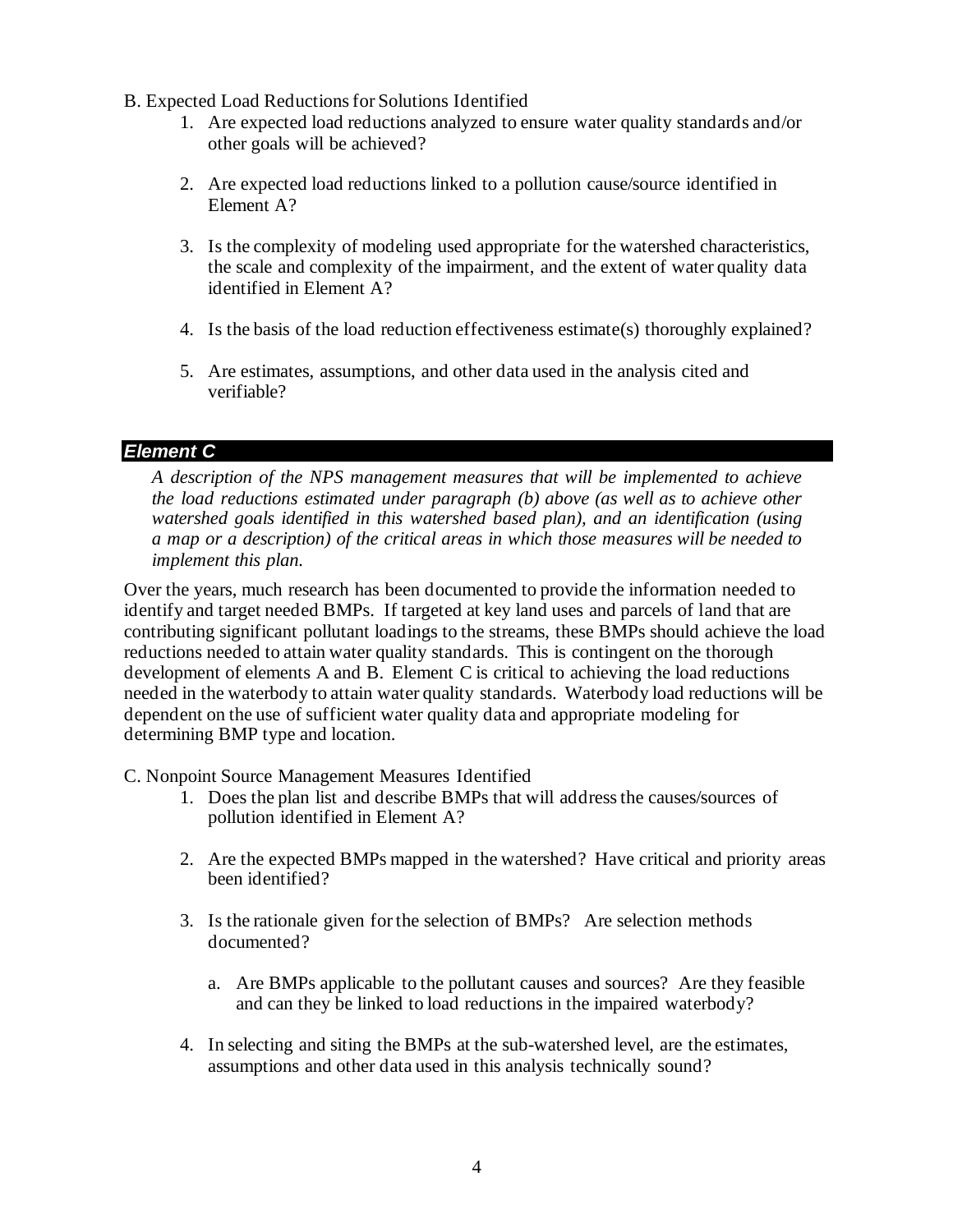## *Element D*

*An estimate of the amounts of technical and financial assistance needed, associated cost, and/or the sources and authorities that will be relied upon, to implement this plan. Expected sources of funding, States should consider Section 319 programs, State Revolving Funds, USDA's EQIP and CRP, and other relevant Federal, State, local and private funds to assist in implementing this plan.*

Thorough characterization and understanding of the baseline conditions of the watershed – as defined and identified in elements A-C – will provide the necessary basis for determining the appropriate technical and financial needs to support the implementation actions of the watershed plan. Support from various funding sources will leverage 319 funds and increase the likelihood for success. WBPs should describe available funding sources and how they will be secured. Any leveraging of funding and collaboration concerning technical and financial aspects are a plus and should be included.

D. Technical and Financial Assistance

- 1. Estimate of Technical Assistance Needed
	- a. Are sources of technical assistance included?
	- b. Does the WBP describe the anticipated involvement of assisting agencies, watershed groups or volunteers?
	- c. Are additional technical assistance needs identified?
- 2. Estimate of Financial Assistance Needed
	- a. Is a detailed cost estimate included?
	- b. Does the cost estimate include a reasonable estimate of all planning and implementation costs?
	- c. Are all potential funding sources listed? Is there an estimated contribution from each source?

### *Element E*

*An information/education component that will be used to enhance public understanding of the project and encourage their early and continued participation in selecting, designing, and implementing the NPS management measures that will be implemented.*

Elements A-C are critical components to provide the public with the correct and credible information needed to strengthen stakeholder support throughout the watershed. This element has three aspects: 1) generate sufficient information and support to allow voluntary implementation by targeted land-users; 2) understanding and support to maintain BMPs after the project is completed, when loadings are determined to be achieved and water quality attained; and (3) generate a stakeholder system that garners sufficient local input in the development of the WBP from the inception to conclusion of the effort.

#### E. Education/Outreach

1. Does the WBP identify relevant stakeholders?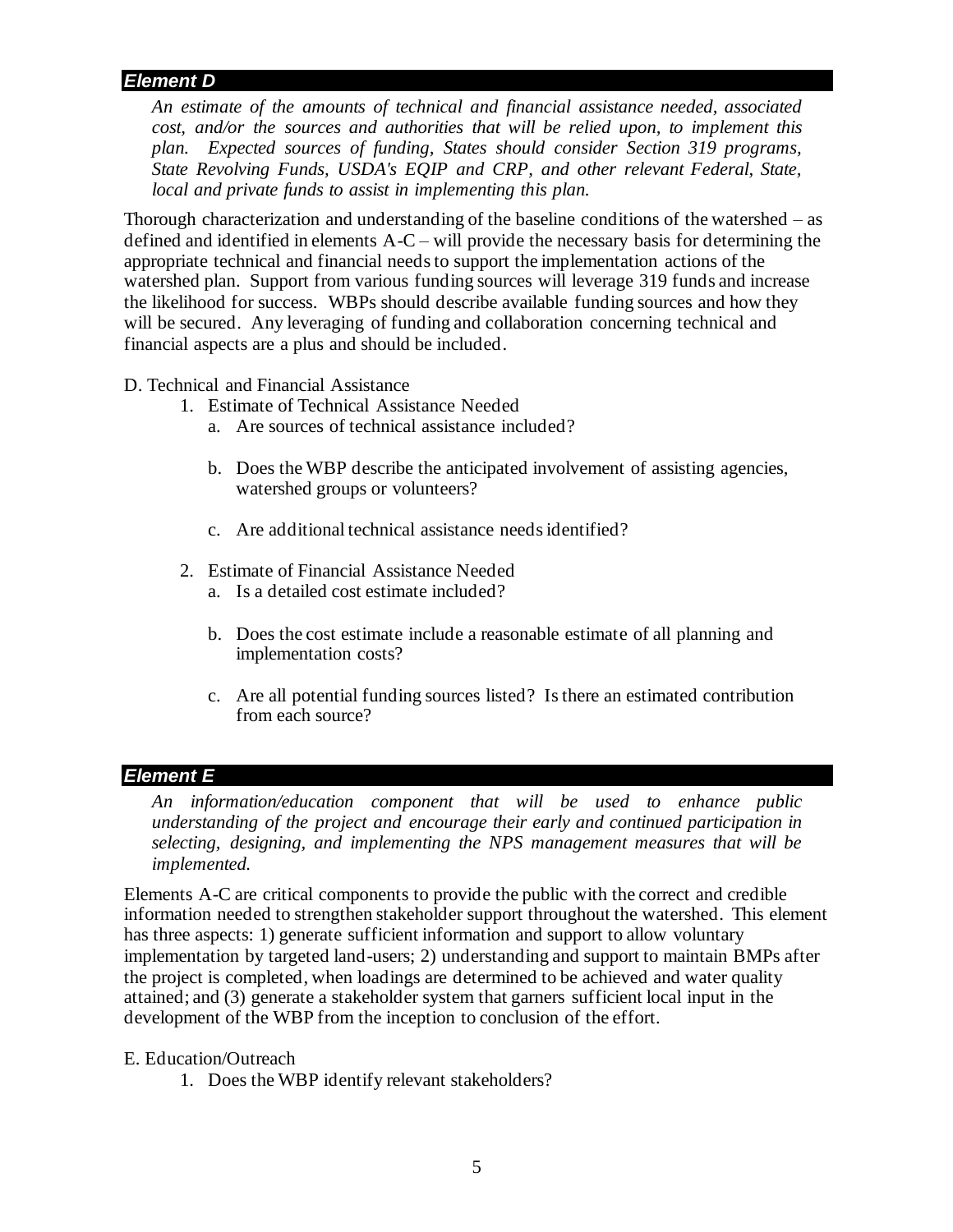- 2. Does the WBP educate the public? Are there mechanisms to keep the public informed as the WBP is implemented?
- 3. Does the WBP include methods to engage stakeholders and landowners in continued participation and implementation?
- 4. Was there active and diverse public participation in the development of the plan?
- 5. Do the education components emphasize the need to achieve water quality standards?
- 6. Does the education process prepare stakeholders for continued proper operation and maintenance of BMPs after project(s) is completed?

### *Element F*

*A schedule for implementing the NPS management measures identified in this plan that is reasonably expeditious.*

Knowledge of where BMPs need to be applied and whether funds are available, either through local funds, grants or loans, is critical to systematic and expeditious implementation in targeted areas. A detailed schedule should be developed and documentation should be provided on how the watershed group will adhere to its schedule. Credibility of the process depends on the thorough schedule for tasks and milestones. An estimate of when WQS will be achieved is important for inclusion, even if that date extends beyond the project period.

F. Implementation Schedule

- 1. Does the schedule/timeline present projected dates for the development and implementation of the actions needed to meet the goals of the WBP?
- 2. Is the schedule appropriate based on the complexity of the impairment and the size of the watershed?

## *Element G*

*A description of interim, measurable milestones for determining whether NPS management measures or other control actions are being implemented.*

This measure is closely tied to element  $F$  – interim milestones will ensure BMPs are implemented on schedule, and in the most critical areas of the watershed, influencing water quality. Early assessment of control measure effectiveness provides a mechanism for assessing efficient use of funds and gauging the need to utilize adaptive management to adjust implementation. The level of detail for this element will be contingent on the thorough understanding and characterization of the watershed and targeting the appropriate BMPs at the locations within the subwatershed to achieve load reductions in the waterbody. This is also essential for determining which corrective actions and measures will be needed if the current plan is not working.

### G. Milestones Identified

1. Are the identified milestones measurable and attainable?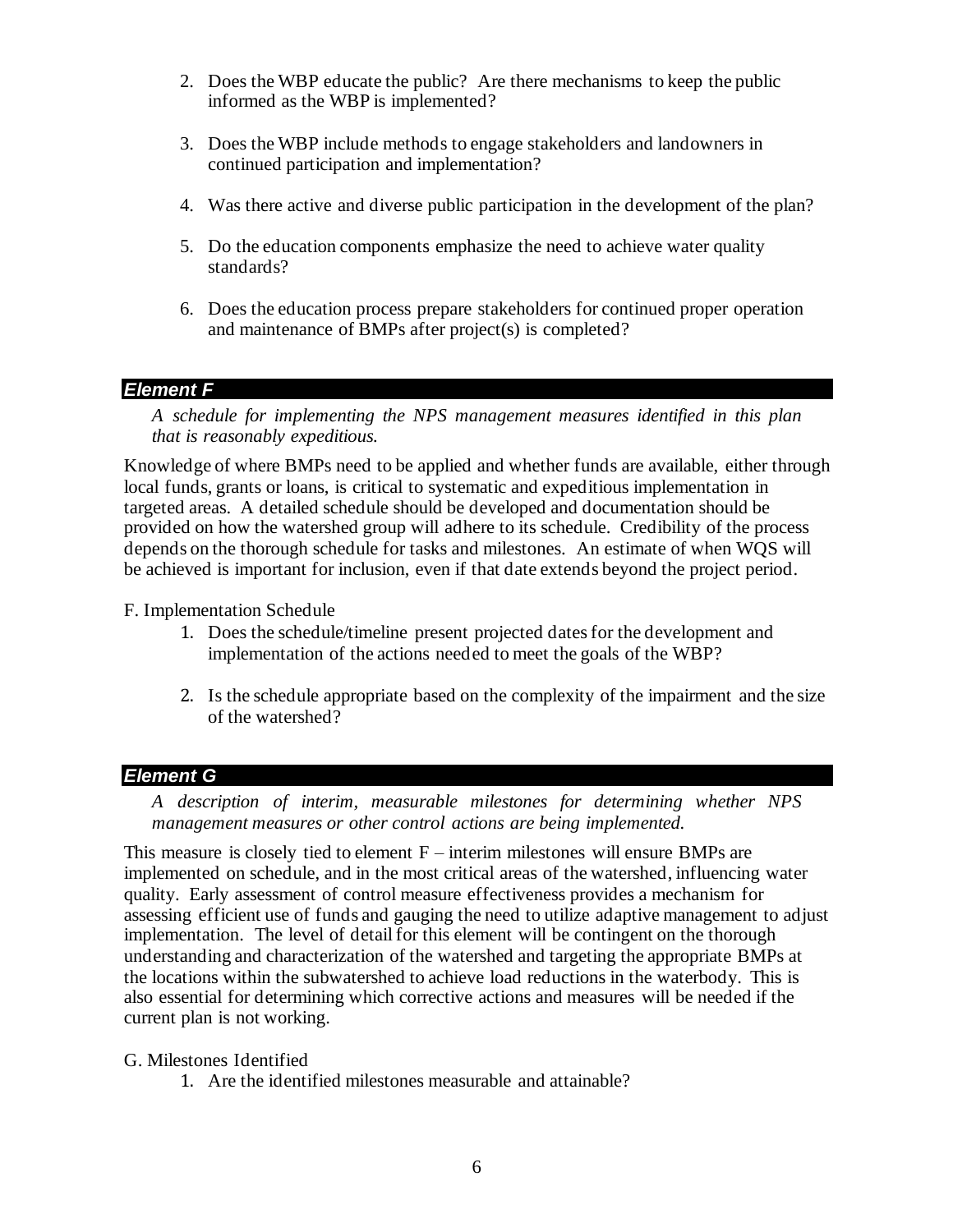- 2. Does the WBP identify incremental milestones with anticipated completion dates?
- 3. Does the WBP include progress evaluations and possible "course corrections" as needed?
- 4. Are the milestones appropriately linked with the proposed schedule in Element F?

# *Element H*

*A set of criteria that will be used to determine whether loading reductions are being achieved over time and substantial progress is being made towards attaining water quality standards and, if not, the criteria for determining whether this watershed based plan needs to be revised or, if a NPS TMDL has been established, whether the NPS TMDL needs to be revised.*

Implementation should be linked with project expectations. Several components relating to element H could be included in the WBP, including (a) are timelines being met for implementation; (b) are WQS or surrogate measures being met over time; and (c) is a decision process is in place to revise the work plan if progress has not been adequate. Element H is critical to gauging WBP effectiveness. The criteria for determining loadings for elements A and B will be reflected in this element.

H. Load Reduction Evaluation Critera

- 1. Are criteria measureable and quantifiable?
- 2. Do the proposed criteria effectively measure progress towards the load reduction goal?
- 3. Are the types of data to be collected identified and appropriate models described?
- 4. Are target achievement dates identified?
- 5. Does the WBP include a review process to determine if anticipated reductions are being met?
- 6. Does the WBP include criteria to determine the need for revisions or mid-course corrections if adequate progress is not made towards the implementation schedule?
- 7. Is there a clear commitment to adaptive management in the WBP?

# *Element I*

*A monitoring component to evaluate the effectiveness of the implementation efforts over time, measured against the criteria established under item (h) immediately above.*

This component is very closely linked to elements A, F, G and H. The evaluation component of BMP implementation is necessary to have credible data and information for judging the effectiveness in achieving the load reductions through modeling and water quality sampling. The element should discuss baseline (before), project-specific (during) and post-project (after) monitoring. The monitoring design should be as streamlined as possible, yet rigorous enough to conclusively assess water quality conditions. Accepted methods for monitoring include use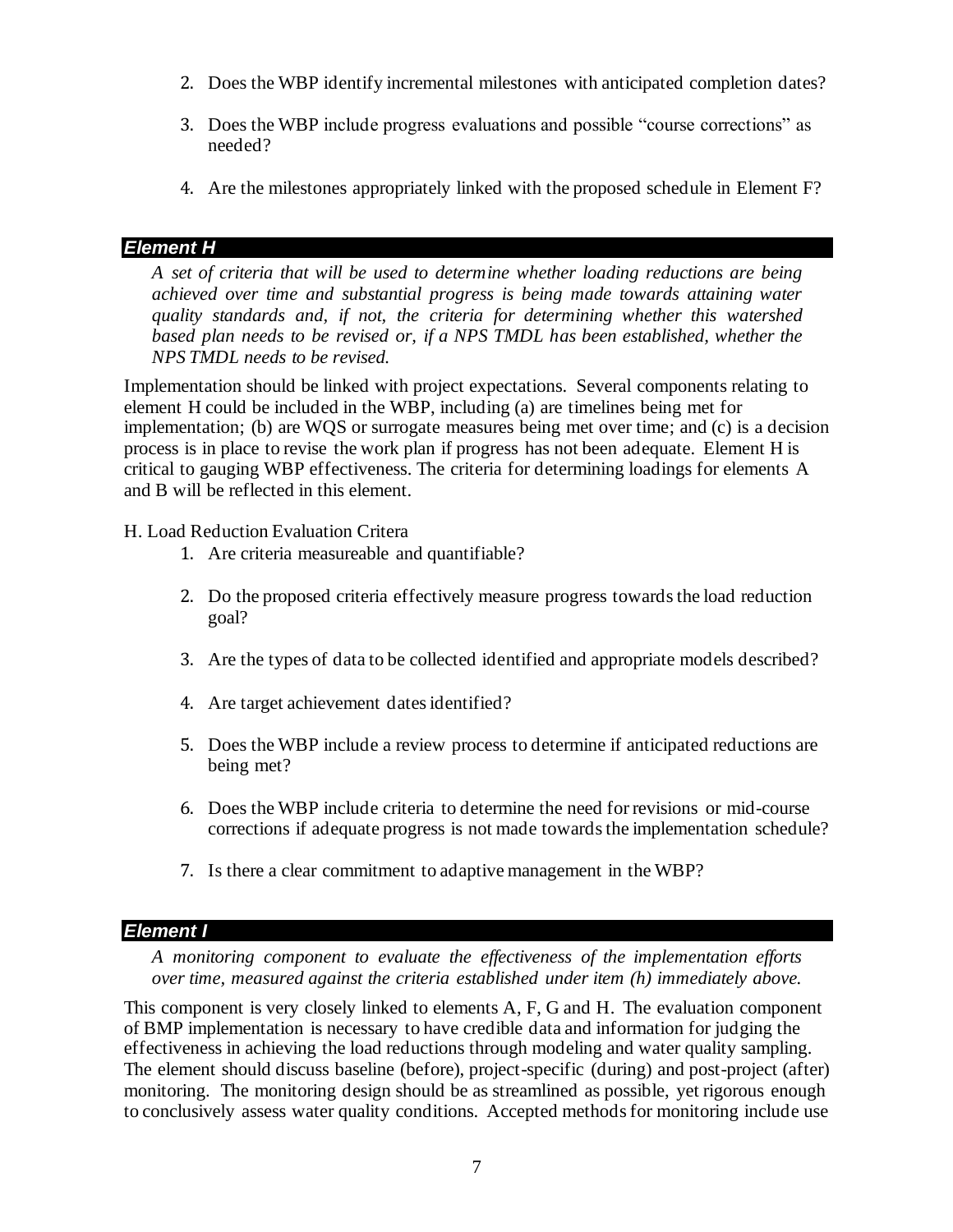of trends analysis, upstream/downstream comparisons and paired watershed designs. This final element provides the water quality data that will be used in supporting the criteria identified in Element H above. While these two elements are complimentary, the data collected under this element will be used to assess BMP effectiveness in reducing loads to the waterbody.

### I. Monitoring

- 1. Explanation of how monitoring fits into Plan
	- a. Does the WBP include a description of how monitoring will be used to evaluate the effectiveness (in reducing loads to the waterbody) of the implementation efforts?
	- b. Will the monitoring plan effectively measure the evaluation criteria identified in Element H?
	- c. Does the WBP include a routine reporting element in which progress and methodology are presented?
- 2. Monitoring Methods
	- a. Are the parameters appropriate?
	- b. Is the number of sites adequate?
	- c. Is the frequency of sampling adequate?
	- d. Is the monitoring tied to a quality assurance plan?
	- e. Will the monitoring method effectively link the load reduction from implementation to improvements in the waterbody?